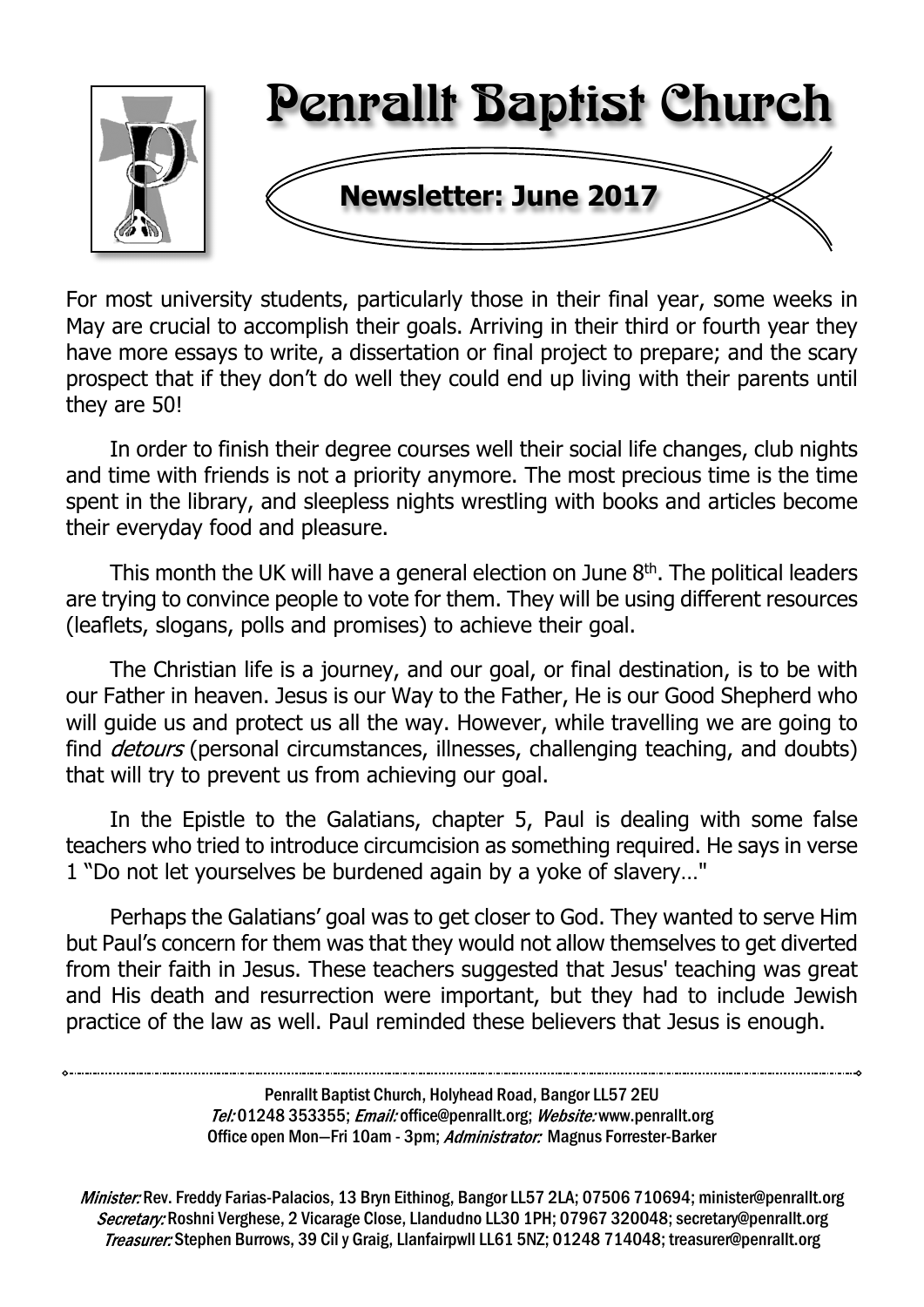We can have a personal relationship with God because of all that Jesus has done. Our only duty is to surrender our lives to Him, for God will give His Holy Spirit to those who live in obedience to Him (see Acts 5:32) to produce fruits that will bring glory to Him.

The apostle Paul warns the Galatians of the danger of being trapped in religion and points out what is the most important:

"For in Christ Jesus neither circumcision nor uncircumcision has any value. The only thing that counts is faith expressing itself through love. "Galatians 5:6 (NIV)

As we seek to serve the Lord in our church, let's be reminded that what is most important when we are in Christ is not liturgy, or what we do or don't do as part of religious rituals. It is not how much knowledge we have…what counts, Paul said, is faith (our daily surrender to God) expressing itself through LOVE.

Theologian William Barclay once said, "More people have been brought into the church by the kindness of real Christian love than by all theological arguments in the world."

God bless you and welcome to Penrallt Baptist Church.

Freddy

#### Deadline for next month's newsletter: Sunday 18th June.

Please sent information to Magnus (office@penrallt.org: 01248 353355). All notices should be submitted in writing (preferably by email) as early as possible.

#### **Website Updates**

In addition to recordings of sermons (with an almost complete collection dating back nearly 10 years), you can now find copies of the powerpoint slides from recent sermons on our website at www.penrallt.org/sermons/index.php

Don't forget that copies of our newsletters (dating back as far as May 2011) are also available on the website (at www.penrallt.org/news/index.php), along with the current week's news sheet.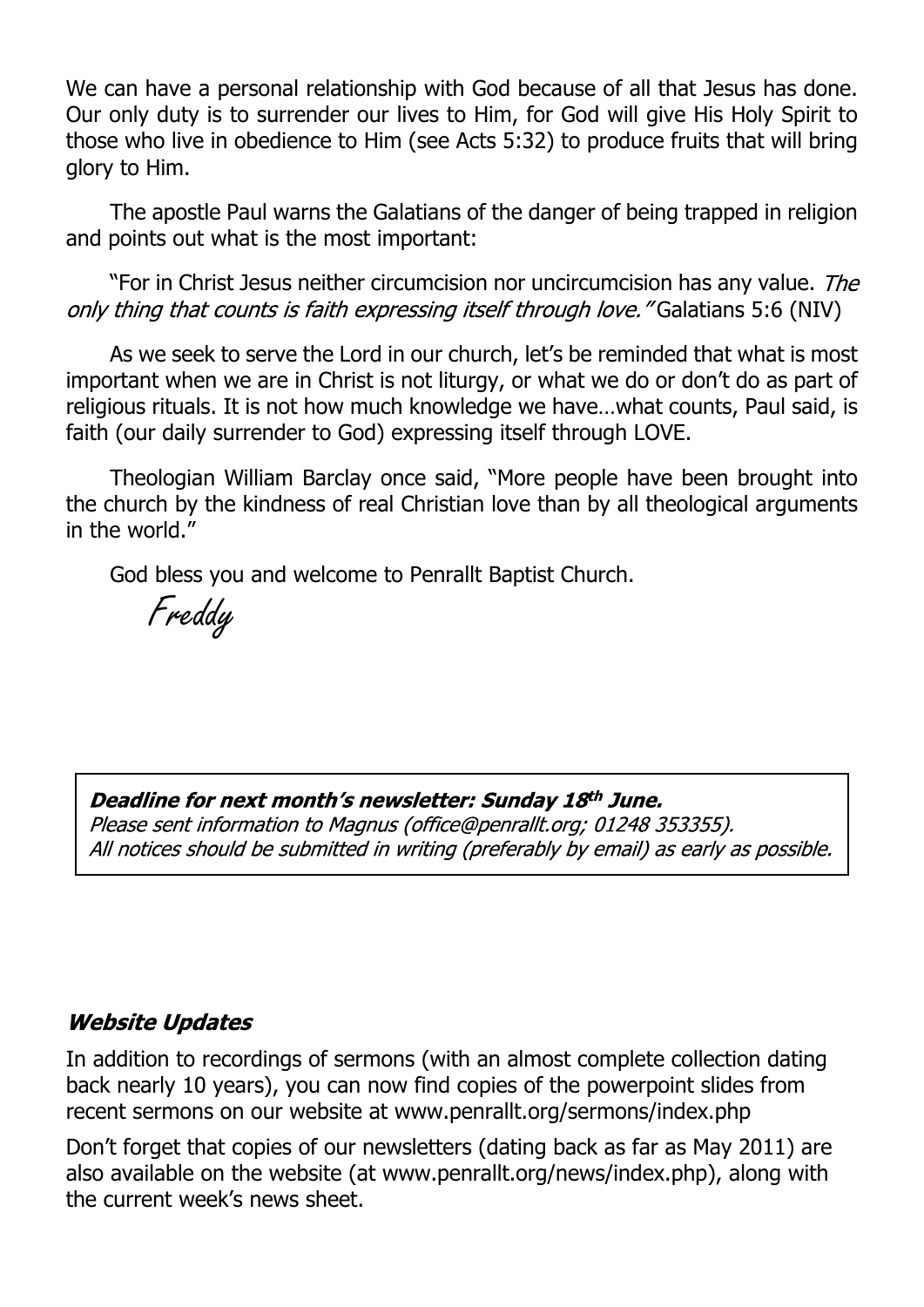# **Services This Month**

All the sermons at Penrallt this month will be from our minister, Freddy Farias-Palacios. In the mornings, we will continue our series on *Fruitfulness on the Front* Line and in the evenings we will begin a new series on *When God calls us to do* His will.

Note that because there is no evening service at Penrallt on the first Sunday of June, the evening communion service will be the following week.

#### **4th June**

- 10:30am **Pentecost** Acts  $1:8$ All-age Worship Service led by Freddy Farias-Palacios, Wendy Lemon and Jon Stammers.
- 6:00pm Pentecost Praise service at Bangor Cathedral with the other churches of Cytûn; Rev. Aled Edwards (Chief Executive of Cytûn Cymru) will be preaching, with a focus on refugees. There will (weather-permitting) be a picnic on the Cathedral green at 5pm. NB there is no service at Penrallt this evening.

#### **11th June**

- 10:30am **Fruitfulness on the front line #5:** Colossians  $3:1-11$ **Being Changed by Christ to Mould Culture**
- 6:00pm Communion Service **When God calls us to do His will #1:** Fzekiel 1:3 **The Call of Ezekiel** (also chapters  $2 & 3$ )

#### **18th June**

10:30am **A Father's Faith** –

Matthew 26:36-46

6:00pm **When God calls us to do His will #2: Jesus did His Father's will**

#### **25th June**

10:30am Communion Service **Fruitfulness on the front line #6:** Colossians 1:9-14 **A Christian life that pleases God** (Mouthpiece for Truth and Justice) 6:00pm **When God calls us to do His will #3:** Matthew 16:24-26 **The cost of our calling**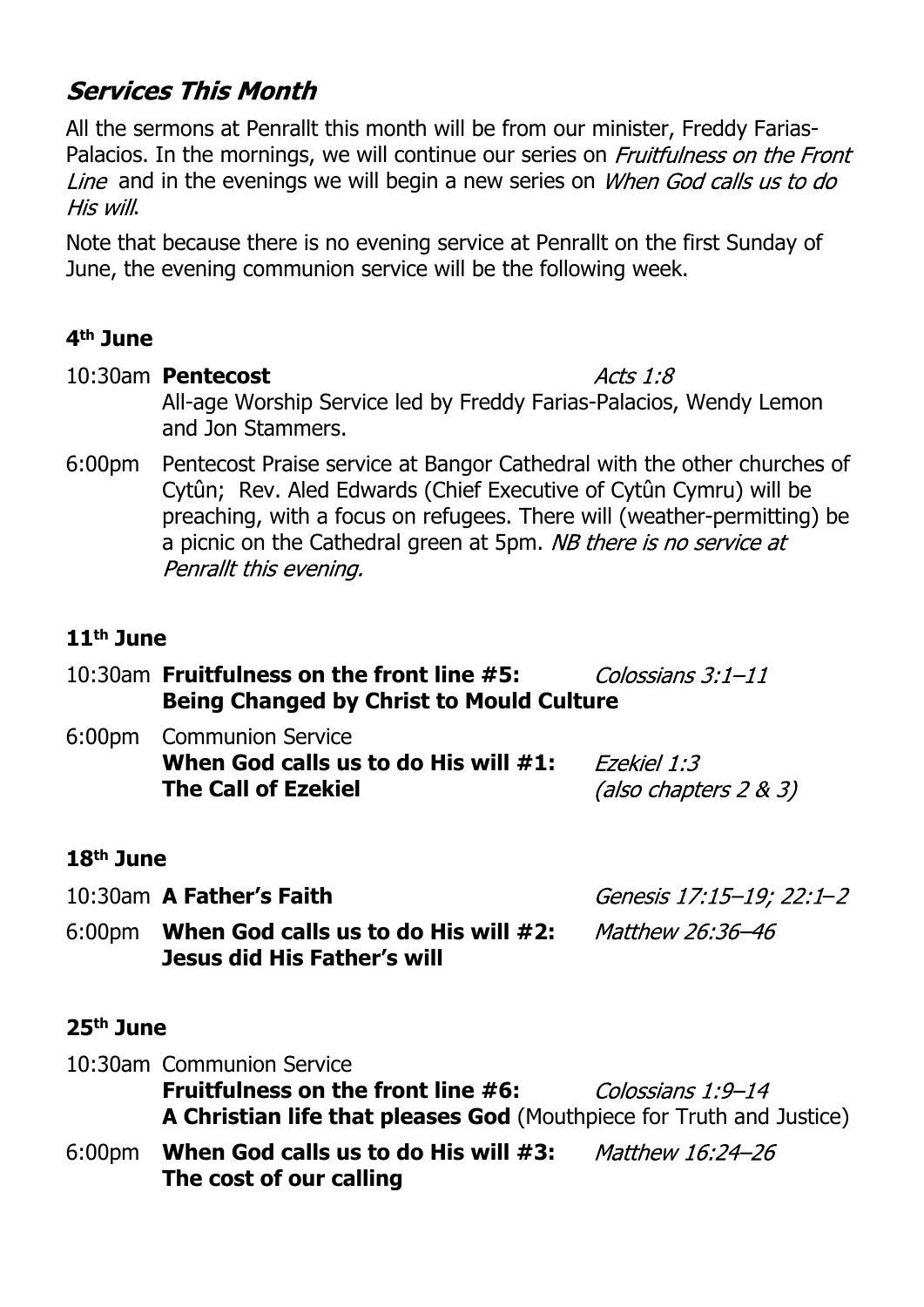# **Dates for Your Diary**

| <b>Saturdays</b>             |                    | 8:30–9:30am Prayer meeting in the Twrgwyn Room.                                                                    |  |
|------------------------------|--------------------|--------------------------------------------------------------------------------------------------------------------|--|
| <b>Saturday 3</b>            |                    | 10:30am-4pm Roy Godwin conference in Llangefni.                                                                    |  |
|                              | 7:45 <sub>pm</sub> | Cytun general election hustings at Penrhyn Hall<br>(for Arfon constituency), rescheduled from<br>Tuesday 23rd May. |  |
| <b>Sunday 4</b>              | 2:45 <sub>pm</sub> | Service at Plas Garnedd residential home in<br>Llanberis.                                                          |  |
| Sunday 4 – Saturday 10       |                    | Anglesey Prayer Walk.                                                                                              |  |
| <b>Monday 5</b>              | 7:30 <sub>pm</sub> | Deacons' meeting.                                                                                                  |  |
| <b>Wednesday 7</b> 10:30am   |                    | Men's prayer meeting followed by coffee.                                                                           |  |
| <b>Thursday 8</b><br>all day |                    | Please note that the Twrgwyn Room will be used<br>as a polling station in the general election.                    |  |
|                              | 7:30 <sub>pm</sub> | Monthly prayer meeting in the chapel.                                                                              |  |
| <b>Tuesday 13</b>            | 7:30 <sub>pm</sub> | Baptism / membership class at the Manse.                                                                           |  |
| <b>Monday 19</b>             | 10:30am            | Church walk at Beddgelert.                                                                                         |  |
| <b>Tuesday 20</b>            | 7:30 <sub>pm</sub> | Baptism / membership class at the Manse.                                                                           |  |
| <b>Monday 26</b>             | 2pm                | Pastoral Care Team meeting.                                                                                        |  |
|                              | 7:30pm             | Deacons' meeting.                                                                                                  |  |

Please see the Noticeboard section of this newsletter for more about many of these events.

#### **News of People**

Congratulations to Crystal and Simon Patton on the birth of their son, Oisín Daniel, last month.

Pauline Pearson has recently been diagnosed with intestinal cancer. Please hold her and Mike in your prayers.

**Children's Birthdays in June** 

17<sup>th</sup>: Thomas Howie 20<sup>th</sup>: Bradley Jones 27<sup>th</sup>: Harvey Lemon & Ben Warnock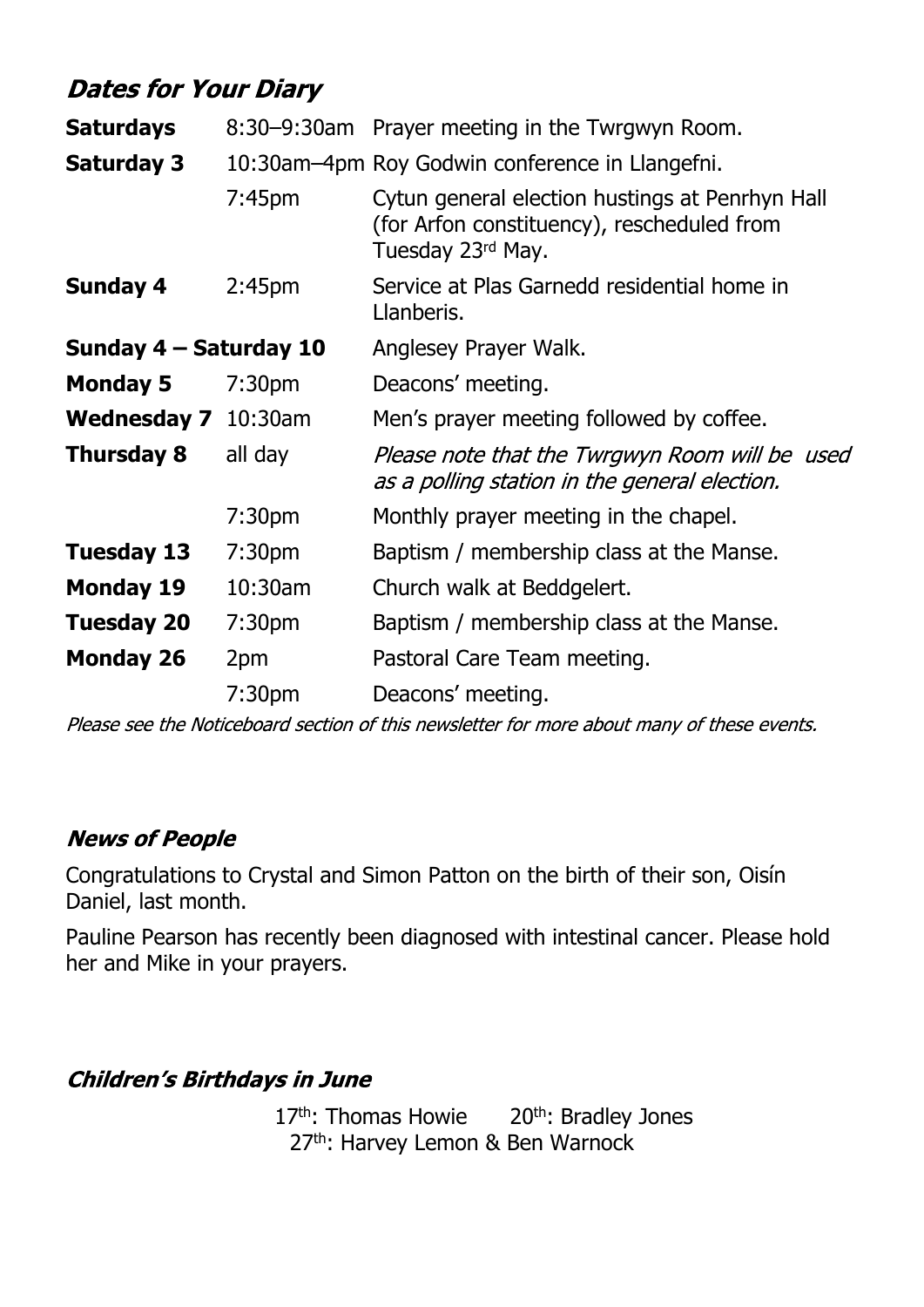# **Homegroups:**

Many of our folk meet in small groups during the week for Bible study, prayer and fellowship. We encourage you to join one of these groups if you are able to.NB not all these groups meet weekly. Please check with the contact people to find out when and where they are meeting this month.

| <b>Day</b> | <b>Time</b>        | <b>Group Name</b>             | <b>Contacts</b>                          |
|------------|--------------------|-------------------------------|------------------------------------------|
| <b>Tue</b> | 7:30 <sub>pm</sub> | Nilgiri                       | Joan Beer (353874)                       |
| <b>Tue</b> | 7:30 <sub>pm</sub> | Tyddyn Isaf<br>(Menai Bridge) | Magnus Forrester-Barker (717570)         |
| <b>Wed</b> | 2:00 <sub>pm</sub> | Carers                        | Carol Morris (208407)                    |
| <b>Wed</b> | 7:30 <sub>pm</sub> | <b>Nomads</b>                 | Pat & Roger Borlace (713146)             |
| <b>Wed</b> | 7:30pm (TBC)       | Bryn Eithinog                 | Freddy Farias-Palacios (07506<br>710694) |
| <b>Thu</b> | $10:30$ am         | Llanfairpwll (am)             | Sue & Lawrence Moss (713793)             |
| <b>Thu</b> | 7:30 <sub>pm</sub> | Llanfairpwll (pm)             | Sue & Lawrence Moss (713793)             |
| <b>Thu</b> | 7:30 <sub>pm</sub> | <b>Ogwen Valley</b>           | Brian & Kate Wheatcroft (602516)         |
| <b>Fri</b> | 10:30am-12:30pm    | The Lydias                    | Freda Birchall (371316)                  |

# Noticeboard:

# *◊* **Anglesey Prayer Walk**

Since 2013 groups of Christians from many denominations have come together in June to prayer-walk Anglesey to show our unity as the body of Christ and to enhance the spiritual atmosphere, praying a blessing on Angelsey's communities. This year, we are joining with Emyr Mathias and Lyndsay Hamon who will be carrying a cross as they travel. Leaflets in foyer and for further information/coordinators: www.angleseyprayerwalk.org.uk/home/contact-us or contact James Goodman (01248 741074; email: gillandjames@btopenworld.com) for more details.

# **◊ Baptism & Membership Classes**

If you are interested in getting baptised or becoming a church member please contact the church office or speak to Freddy as we are planning to run baptism and membership classes on Tuesday  $13<sup>th</sup>$  and Tuesday  $20<sup>th</sup>$  June (in the evening).

### **◊ Church Lunch**

We will, as usual, have a church lunch on the first Sunday of the month, 4<sup>th</sup> June. Please bring enough buffet-style food for yourself and a few others.

#### $4th - 10th$  lune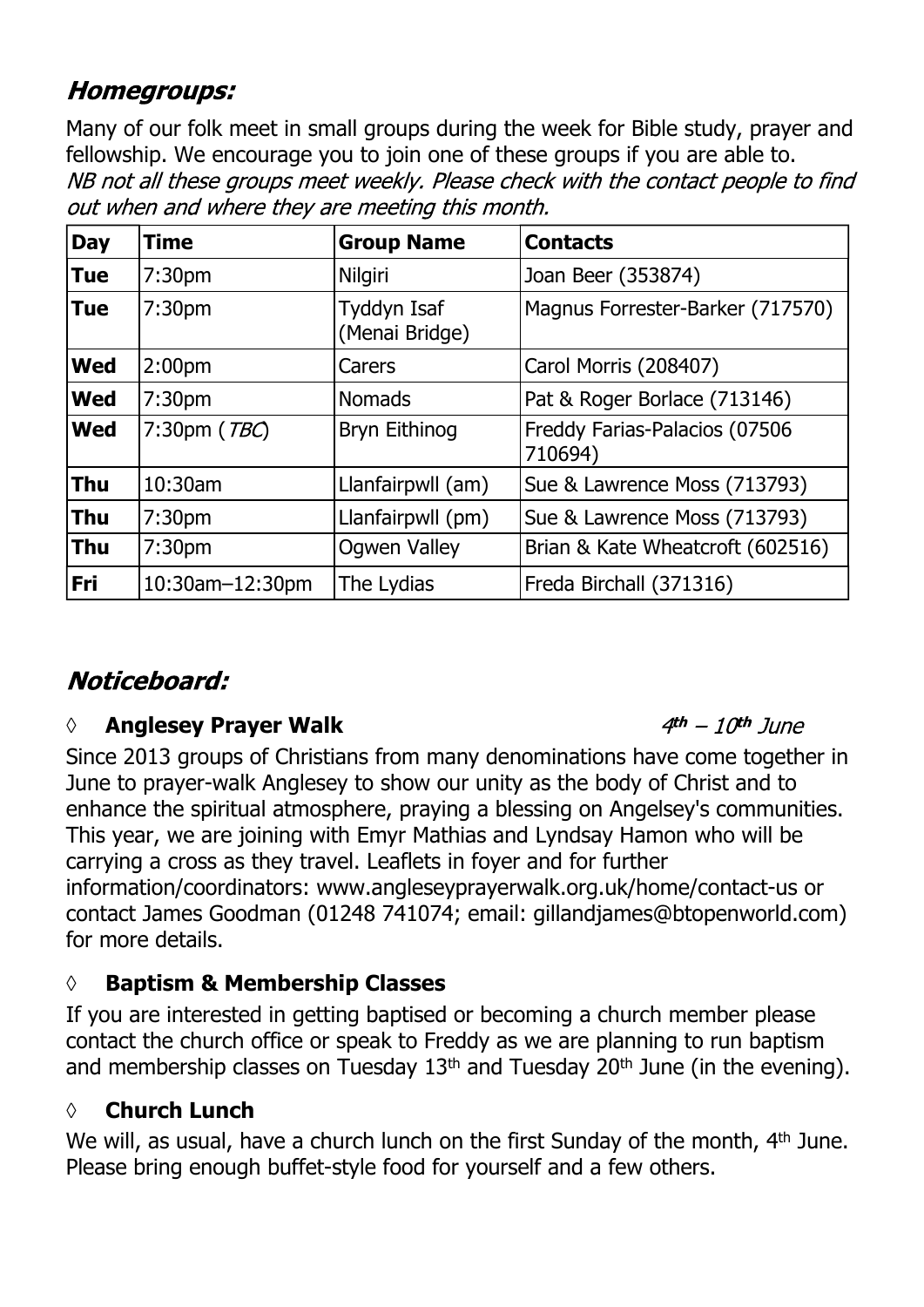#### *◊* **Church Walk**

This month's walk will be led by Andrew March. It will be a circular walk to Llyn Edno, above Beddgelert, including some other smaller 'puddles' too; exactly how far will depend on the projected weather on the day. It will begin from the car park at the bottom of the 'Watkin Path' (map ref: Sheet OL17 627 506), returning to that location. If the weather is glorious we may extend the walk to Beddgelert to partake of some of the 'Best Ice Cream in Britain'. More precise details the Sunday before.

Note that the July walk will take place on Saturday 8th July. Further details to follow in next month's newsletter.

# **◊ Consultation on Children's and Youth Work**

We will be running a consultation event on the weekend  $16<sup>th</sup>-18<sup>th</sup>$  June to gain the views of parents and children and young people on the children and youth provision in Penrallt. Parents will have the opportunity to complete questionnaires during Jammy Panad and after church on the Sunday. Children will take part in activities to assist with the consultation during JAM, Revolution and Sunday school.

#### *◊* **Monthly Prayer Meeting**

In addition to our regular weekly Saturday morning prayer meetings, we are starting a monthly mid-week evening prayer meeting for the whole congregation. All are warmly encouraged to attend. The meetings will usually take place in the chapel during the second week of the month and will alternate between Tuesdays and Thursdays. On the week when the prayer meeting is on, our homegroups will not meet.

#### **◊ Pastoral Help**

If you have issues of concern about your own or someone else's welfare, please contact either our minister, Freddy (minister@penrallt; 07506 710694), or a member of the Pastoral Care team: Pat Borlace (713146); Adrienne Ferrada; Gwen Hicks; Geoff Moore (410582); Lawrence Moss (713793); Judy Stammers (364394); Helen Thomas (600174).

### **◊ Pray for Penrallt Every Day**

We believe in prayer and encourage people to pray. You can send prayer request to our electronic diary via office@penrallt.org (there are also prayer cards in the church porch that you can fill in). Better still, you can receive the prayer diary straight to your inbox every Monday (or occasionally on Tuesdays) by emailing the office now and requesting to be put on the list. For more immediate and interactive sharing of prayers, search on Facebook for Penrallt Prayer Point and send a request to join our group.

#### Monday 19th June 10:30am

Thursday 8th June

7:30pm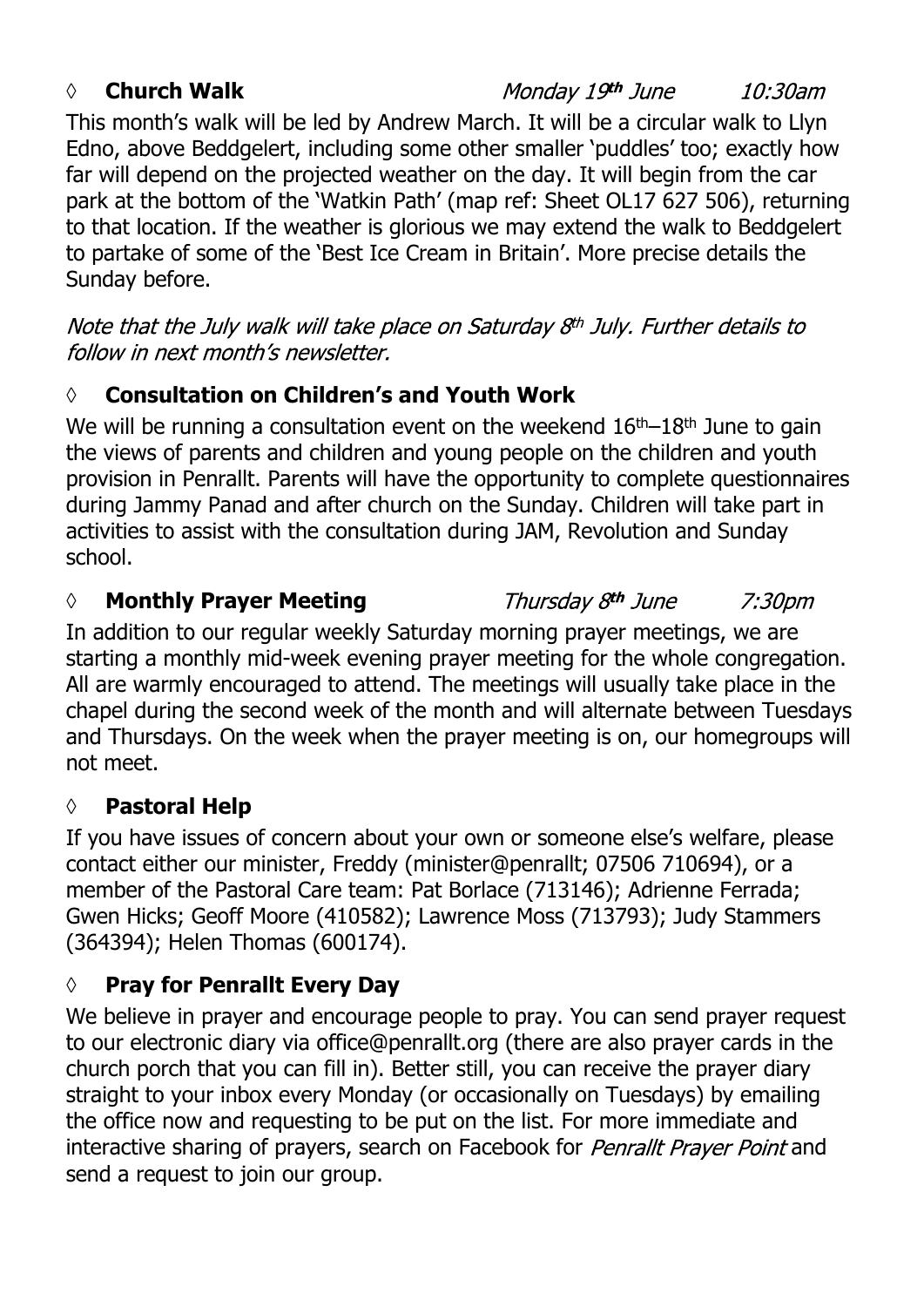### **◊ Rough Sleepers**

The church's policy is not to give money directly to the rough sleepers in Upper Bangor. Be reminded that they could, at times, be aggressive towards others. You will find brown envelopes in the porch for a gift that will buy meal vouchers which are distributed to rough sleepers by the Cathedral; this certainly would be a more meaningful form of help.

#### **◊ Roy Godwin Conference**

On Saturday June 3rd, 10:30am – 4:00pm, Roy Godwin of Ffald y Brenin Christian Retreat Centre will once again be coming to Llangefni Town Hall to share with us on the theme of The Way of Blessing. For those unfamiliar with the work of Ffald y Brenin, this is a rare opportunity to hear about the mighty work that God is doing in and through the centre, and be inspired that He can do the same here in North Wales! No need to book, but bring a packed lunch.

#### **◊ Songs of Praise**

The BBC are looking for people to join the congregation for a recording of Songs of Praise at St. Asaph Cathedral on Tuesday 13th June, from 6:30 to 9:30pm. To apply, please contact SOPcongregations@avantimedia.tv by Thursday 8th June.

#### **◊ Spring Harvest 2018**

Those of us who attended Spring Harvest during the Easter holidays were very blessed by the experience. We are hoping for a larger group of us to go in 2018, but will need to book early as places fill up fast. There are Bible studies, celebrations, seminars and activities for all ages. We are planning to attend Minehead week 1 (at Butlins, Minehead, Somerset. TA24 5SH), for 5 nights, Tuesday  $3^{rd}$  April – Sunday  $8^{th}$  April (NB Easter Sunday is  $1^{st}$  April). Prices based on a 'silver room' – a hotel type room with a shower, and half board dining package: Adult £288.75; Child (2-5) £194.75; Child (6-14) £221.50. Deposit – Adults £35, Children (2-14) £20. Cheques made payable to Sarah Swallow. Booking forms and deposits to Sarah Swallow by Sunday 18th June. Further information from springharvest.org or Sarah Swallow 01407 720237, 07712729043, sarah\_swallow@hotmail.co.uk

#### **◊ Sunday Afternoon Services**

We visit residential homes in the area once a month on a Sunday afternoon, alternating between Haulfre (in Llangoed, on Anglesey, starting at 2:15pm) and Plas Garnedd (in Llanberis, starting at 2:45pm), usually on the first Sunday. This month we are due to visit Plas Garnedd on **Sunday 4th June** but please check with the church office or see that week's news sheet to confirm that this is going ahead.

#### **◊ Volunteers wanted for children's and youth work**

If you feel the Lord may be calling you to work as part of our children's and youth team, please speak to either Wendy Lemon, Jon Stammers or Freddy.